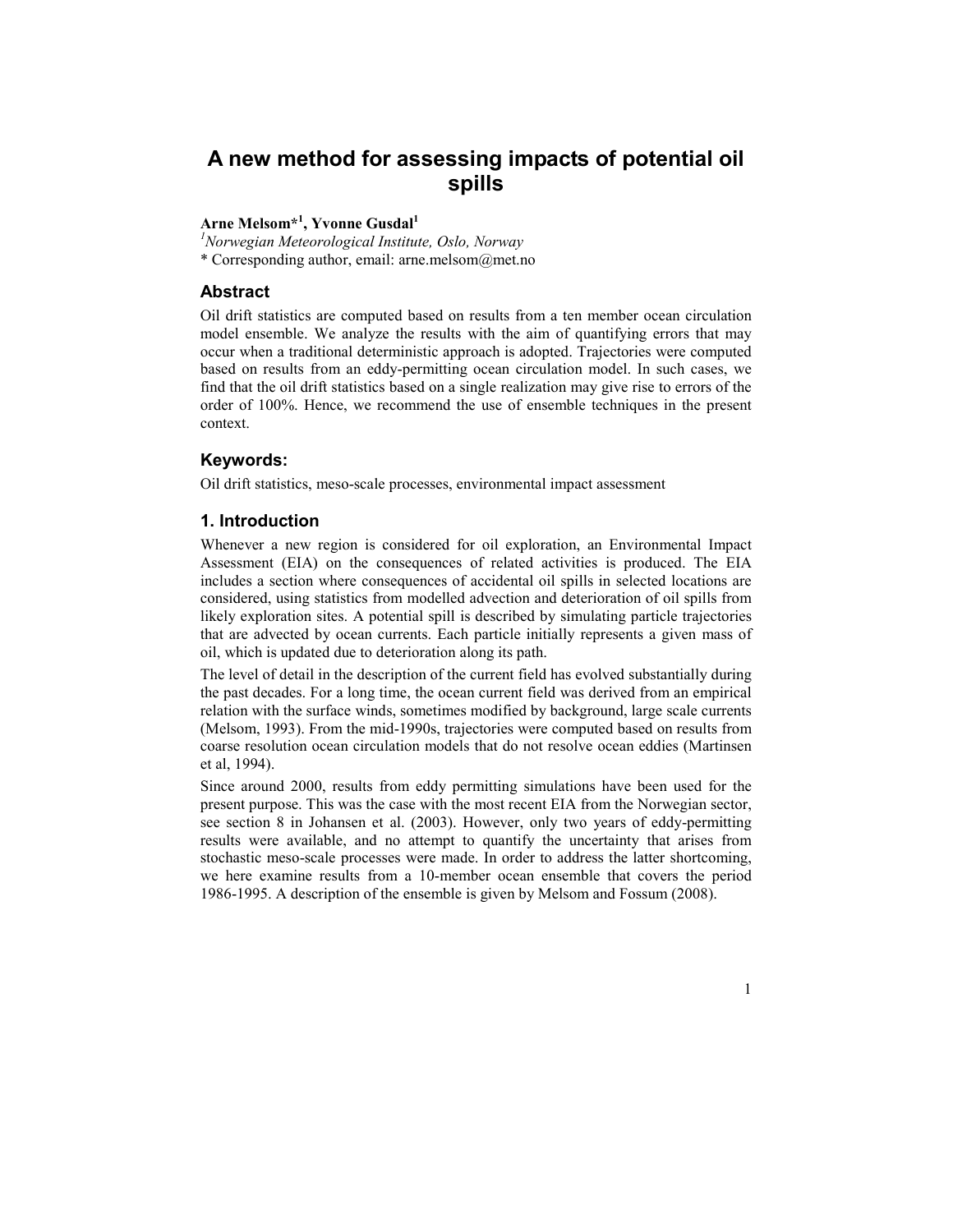# 2. Traditional method vs. ensemble approach

With the traditional methods for producing oil drift statistics, ocean stochastic processes were not described and the results could be interpreted as a deterministic response to the atmospheric forcing. However, with the advent of eddy-permitting model results this situation changed. Still, Johansen et al. (2003) continued to apply a deterministic approach, probably since the available computer resources at that time did not allow for a probabilistic description of the ocean's response to atmospheric forcing. Here, we examine a probabilistic representation of the ocean circulation in the Lofoten – Barents Sea region, see Section 2 in Melsom and Fossum (2008) for a description of the perturbation technique. The focus here is on the representation of particle advection, and their mass budget is ignored.

Even with the present eddy-permitting model, there are un-resolved features that affect the particle trajectories. We parameterize these processes by adding Gaussian noise to the model results for velocity according to

(1) 
$$
u^{adv} = u^{mdl} + u'
$$
,  $u' \sim N(0, u_0^2)$ 

where  $u^{mdl}$  is a velocity component from the model results and  $u'$  is the Gaussian noise with a standard deviation of  $u_0$ . Unfortunately, there was no drifter data available from the simulated period inside the model domain. Hence, in order to estimate the velocity scale  $u_0$  we use drifter data from the summer of 2007, and assume that their dispersion is representative. A good match was achieved with a velocity scale of 0.005 m/s and an e-folding time of 24 h for the perturbation memory, as displayed in Figure 1 below.



Figure 1:

Thick line shows the standard deviation (in m) as a function of time (in h) between four surface drifters that were released simultaneously off Lofoten in June 2007. Thin lines show the corresponding dispersion computed from the ensemble results for 1986 (one line for each of the 10 members). A perturbation scale of  $u_0=0.005$ m/s was applied to the modelled trajectories.

## 3. Results

#### 3.1 Oceanic statistics

Oceanic oil drift statistics may include simple properties like means and maxima of e.g. drift time and oil mass as a function of space. This is sometimes supplemented by descriptions of the composition changes of the oil as a function of time (related to e.g. toxicity), and its vertical distribution in the ocean. Although the drift time to the shoreline is strictly speaking a part of the coastal statistics (see the next subsection), it is usually inferred from maps for the oceanic statistics.

2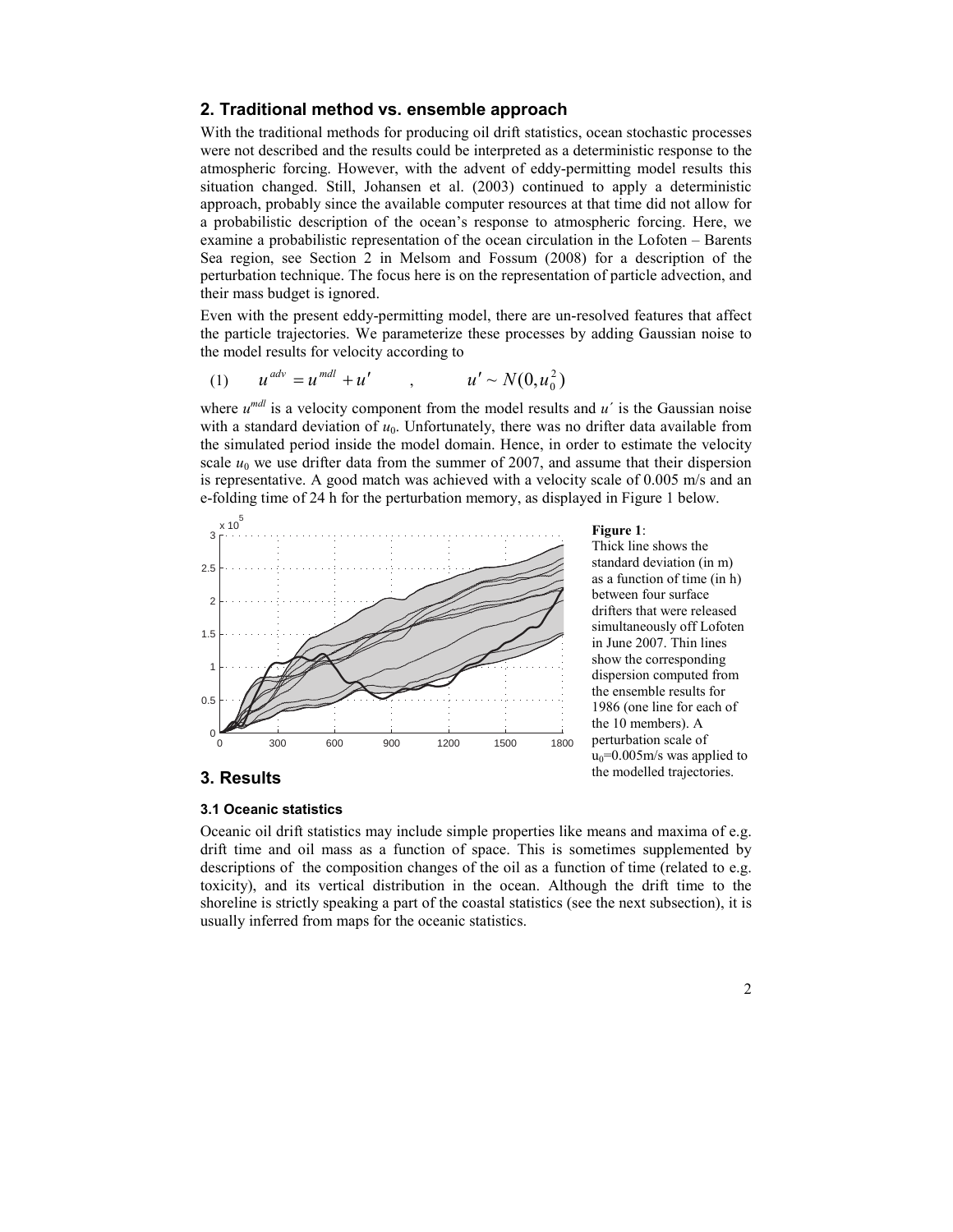The oceanic oil drift statistics are relevant for a number of environmental issues. While in the ocean, oil may harm life, since it is a toxic substance for fish eggs that are carried by the ocean currents or attached to the ocean bottom. Furthermore, even a low surface concentration of oil impairs the flight of affected sae birds due to feather damaging. Finally, the rate of natural dispersion of oil at sea has an impact on the ability to remove oil by use of chemical dispersants and physically by skimmers.



#### Figure 2:

Contour line shows an estimated perimeter of the region that may be impacted after 5 days, based on results for 36.000 trajectories released at the position of the full black circle (4 particles form each ensemble member released every 2 h during 75 days). Gray shades display the minimum drift time based on the ensemble member with slowest drift. Numers on the scale are drift time in days. Dashed line is the 15°E meridian.

Particles were seeded at 10.6°E, 67.6°N, corresponding to the site "Nordland VI" in Johansen et al. (2003). We computed ten sets of trajectories based on the surface currents in the model results, one set for each ensemble member. The ten sets were then merged into a trajectory ensemble, and the minimum drift time was computed as a function of space. The black contour line in Figure 2 is for a drift time of five days.

The procedure of determining the minimum drift time was repeated for each of the ten sets separately. Then, for each position in space the value from the member with the longest minimum drift time was stored, and the result is displayed by the grey shades in Figure 2. We observe that this new field typically has drift times of about 10 days where the minimum drift time in the trajectory composite is 5 days. Thus, if the ensemble approach described in Section 2 gives a good representation of variability related to stochastic processes in the ocean, the use of a single realization with an eddy-permitting ocean circulation model may lead to an over-estimate of the minimum drift time by a factor of two at any given position.

#### 3.2 Coastal statistics

Coastal oil drift statistics provide information that is indicative of how resource demanding cleaning up oil that has encountered the shoreline might be. Quantities that are useful in this context, include the length of the affected coast and the probabilities of various concentrations of oil that may end up on the beaches.

Probabilities of a spill impact exceeding selected lengths of coastline are provided in Table 1, based on simulations of surface spills that last for 5 days. Probabilities were computed separately based on ocean currents from the ten ensemble members. Only the